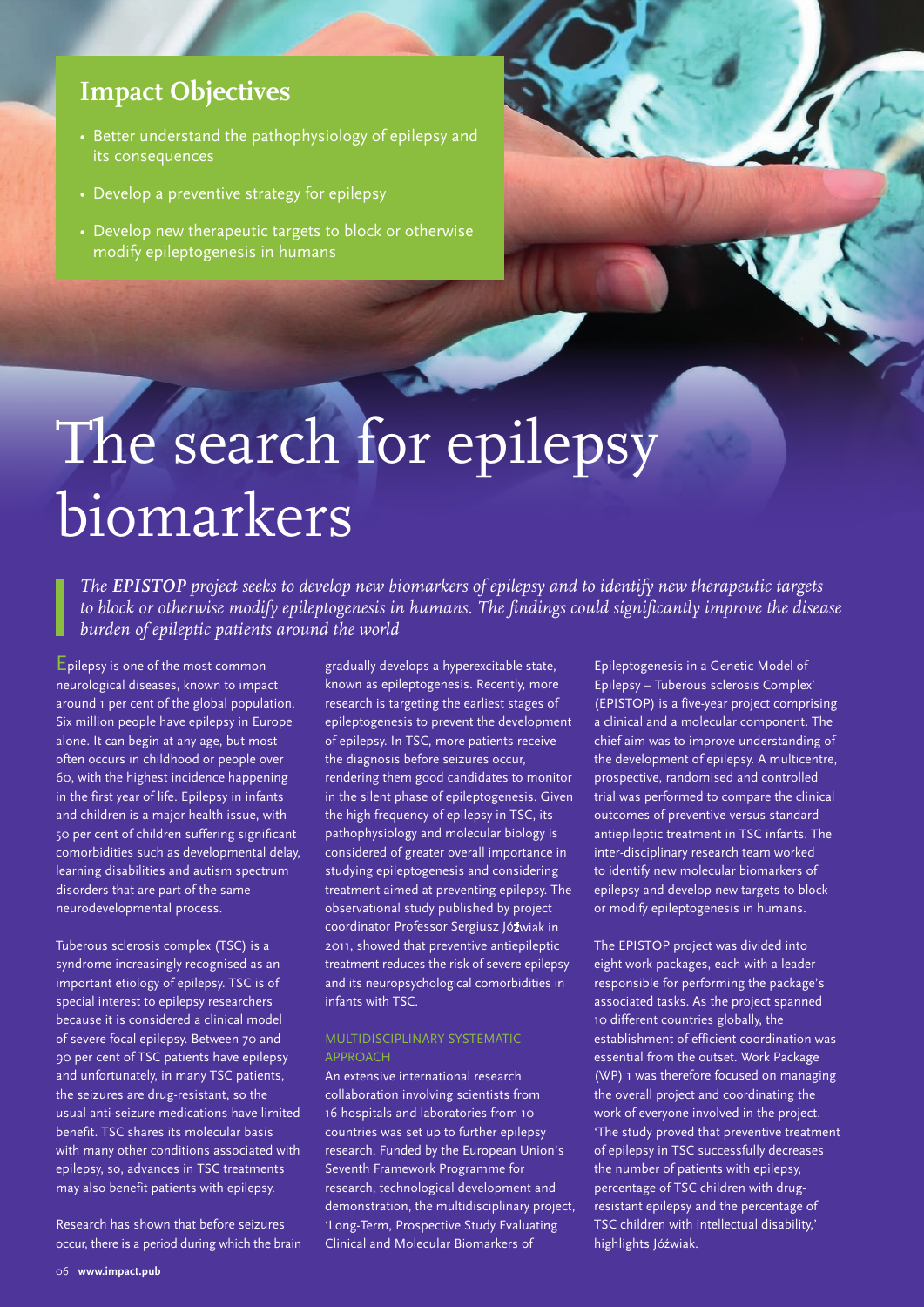*The reduced risk of seizures and drug-resistant epilepsy will significantly improve the quality of life of children with TSC and their families*

### SUCCESSFUL OUTCOMES

Many important findings resulted from this substantial and collaborative effort, including the filling of many knowledge gaps throughout the five-year period. One major finding related to the clinical study showed that the risk of early seizures and severe epilepsy is reduced with preventive treatment when compared to standard management in TSC infants. 'I believe that the reduced risk of seizures and drugresistant epilepsy will significantly improve the quality of life of children with TSC and their families,' explains Professor Katarzyna Kotulska, WP6 Leader.

Another important finding related to electroencephalograms (EEG), which are recordings of brain activity and the focus of WP2, led by Lieven Lagae. Small sensors are attached to the scalp to pick up the electrical signals that are produced when brain cells send messages to each other. The main use of an EEG is to detect and investigate epilepsy, so the procedure was of obvious interest to the team. They were able to prove that EEG can reliably predict epileptogenesis in TSC and may be used for identification of children with high risk of seizures. Ultimately, this means that use of serial EEG preventive treatment is feasible for this group of patients.

WP5, led by one of the principal investigators, Eleonora Aronica, looked at biomarkers in brain specimens. Their efforts focused on the validation of biomarkers of epilepsy and molecular targets for novel therapies in human TSC. 'Over the course of the investigations, this work package was able to support the hypothesis that other developmental brain diseases can share the same hallmarks of immaturity leading to intractable seizures observed in TSC,' comments Aronica.

'Importantly, evidence of shared cellular and molecular mechanisms underlying the mammalian target of rapamycin (mTOR) related epileptogenesis was provided during the studies.' It can be concluded from this work that intellectual disability, neurobehavioral and psychiatric disorders are intrinsically related to the disease process.

Their study of the TSC structural and molecular networks has uncovered evidence for different cellular and molecular mechanisms that underlie the neurological and neuropsychiatric phenotypes. These include myelin pathology, which is associated with impaired oligodendroglial turnover and impacts both white and grey matter and GABAergic and glutamatergic neurotransmitter receptor functions that both retain features typical of an immature brain, supporting the hypothesis that developmental immaturity may be the underlying reason behind severe paediatric epilepsies and their associated treatment challenges. Furthermore, the prominent activation of innate and adaptive immune responses characteristic of mTOR pathwayrelated malformations have been highlighted in the team's analysis of the coding and non-coding gene regulatory networks in TSC, leading to the identification of critical pathways and possible new treatment targets. EPISTOP researchers have also identified that small non-coding microRNA has modifiers of neuroinflammation, neurogenesis and oxidative stress, providing an epigenic-driven therapeutic tool for both epilepsy and cognitive disabilities in TSC.

### EARLY DIAGNOSIS AND MONITORING

WP6, which was the clinical study looking at preventive versus standard treatment, also delivered valuable lessons. Implementation

of early surveillance improved the neuropsychological outcome in all TSC infants participating in the project, in comparison to published data on children in whom epileptogenesis had not been tracked. 'I was pleased with our results showing the beneficial effect of early clinical and EEG monitoring on epilepsy outcomes. Ultimately, the investigations showed that early diagnosis and monitoring in the first two years of life is crucial in TSC,' explains Kotulska.

WP4 looked at neuroimaging biomarkers of epileptogenesis. 'We found a significant relationship between MRI characteristics and age at first abnormal EEG, presence of clinical seizures or refractory epilepsy,' says WP4 leader, Floor Jansen. MRI characteristics were also related to cognition and language indexes at two years of age, however, age at seizure onset appeared to be the stronger predictor for cognitive outcome.

WP7, led by Professor Paolo Curatolo, was focused on the identification of early clinical predictors of neurodevelopmental trajectory deviation during the first two years of life. 'Our results showed that toddlers at higher risk of autism and cognitive impairment can be correctly identified already at 12-18 months of age,' he explains.

The project has delivered a significant amount of data and findings and has demonstrated that preventive anti-seizure treatment improves clinical outcomes with respect to epilepsy characteristics in TSC. Signs of neurodevelopmental problems can be detected at a very young age, paving the way for early intervention in the future and improve outcomes for patients. The challenge now will be to take the lessons learned and apply these to real-world settings.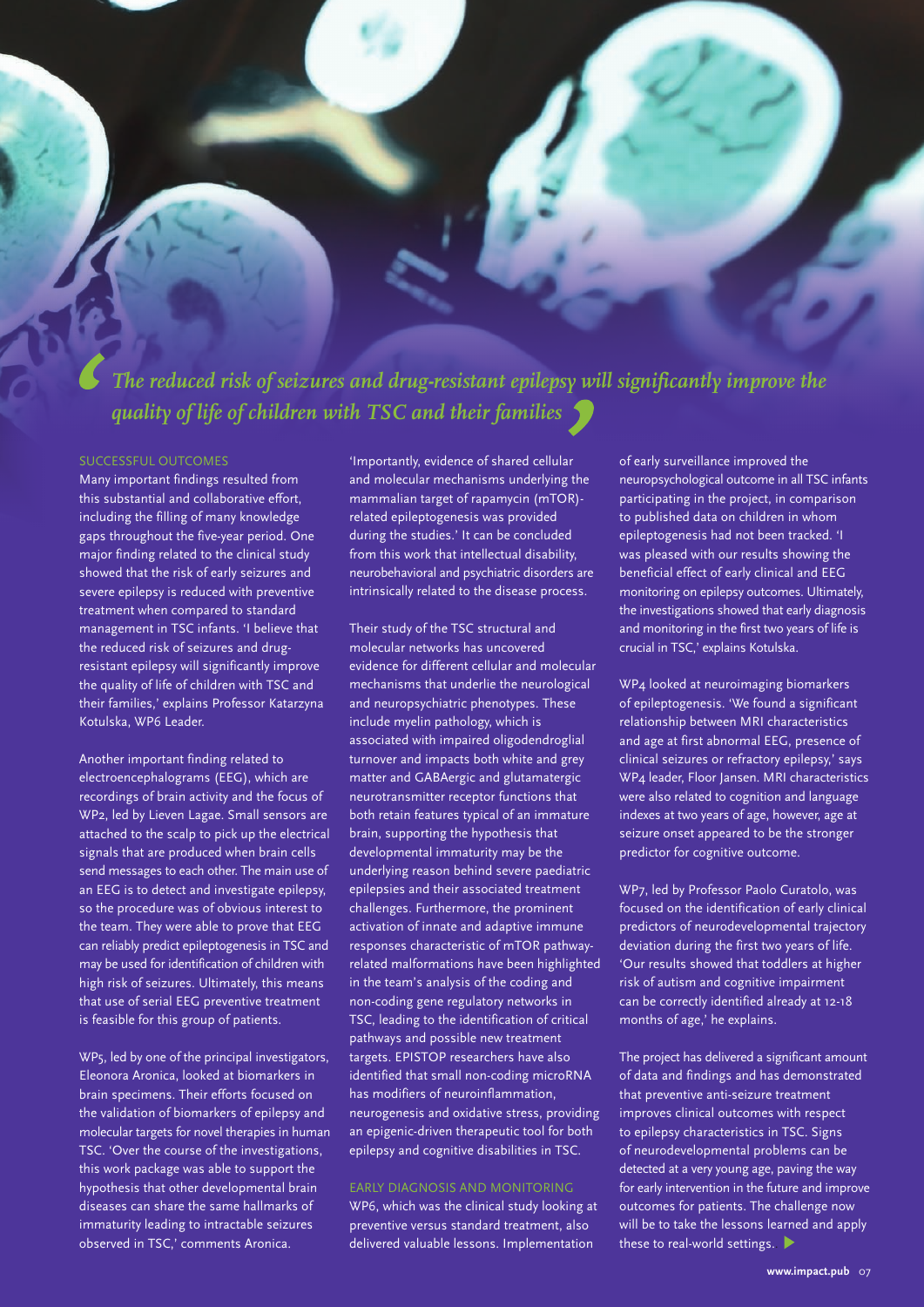# Collaborative effort to improve epilepsy outcomes

*An international consortium of researchers has come together to better understand the pathophysiology of epilepsy and develop preventive strategies. They discuss their respective work packages, some of the challenges they have faced and the next steps for the project*











**Can you introduce yourselves and describe some of the key findings from your specific work package and how these have supported the overall objectives of the EPISTOP project?**

**Sergiusz Jóźwiak:** I am based in the Department of Paediatric Neurology at the Warsaw Medical University and am the Project Coordinator. I am pleased to see that the obtained results are confirming our first studies carried out at The Children's Memorial Health Institute in Warsaw. We enjoyed a good collaborative relationship between partners and all European WP leaders had the opportunity to host other partners of the consortium during our regular steering committee or annual assembly meetings. These meetings enabled better communication and understanding between partners, which was very important in such a multi-national project.

**Katarzyna Kotulska:** I am based at the Children's Memorial Health Institute in Poland and the leader of WP6. I was responsible for writing the study protocols, the preparatory work for the clinical part of the project and for patient recruitment and data collection. Overall, WP6 was very successful and very rewarding. As the consortium, we achieved the







targeted recruitment goal of 100 patients and very few discontinued the study. WP6 provided data on the clinical safety and efficacy of early versus standard treatment of epilepsy in children with TSC. Standard antiepileptic treatment is given when the first clinical seizures appear in TSC infants. Even when implemented immediately after the first clinical seizures, this treatment is associated with high risk of drug resistant epilepsy and the development of severe intellectual disability and other neuropsychological comorbidities. Our team previously carried out the study that suggested that preventive treatment, introduced before the onset of clinical seizures, but after registration of epileptiform EEG activity, might improve epilepsy and neurocognitive outcome of children with TSC. With WP6, we confirmed that preventive treatment reduces the risk of early seizures and severe epilepsy in infants with TSC. *Paolo Curatolo Sergiusz Jóźwiak Anna Jansen Eleonora Aronica*

> **Lieven Lagae:** I am the leader of WP2 and am Professor of Paediatric Neurology at KU Leuven, Belgium. It is well known that the large majority of children with TSC will develop epilepsy in the first year of life and that epilepsy in these children has a major impact on overall psychomotor development. In this prospective study, we looked at the



role of EEG, taken every four to six weeks during the first two years. We found that EEG changes occur before the onset of clinical seizures and early occurrence of severe epileptiform discharges on the EEG correlates to worse developmental outcomes. Preventive treatment before the start of clinical seizures is beneficial to the children in terms of epilepsy and development. Our data shows EEG can be used to predict epilepsy and developmental outcome in infants with TSC.

**Floor Jansen:** I am based in the Department of Child Neurology at the Brain Center UMC Utrecht, the Netherlandsand leader of WP4. When the diagnosis of TSC is made, patients and caregivers are confronted with a very high risk of developing epilepsy. Many factors are related to the onset of seizures and the severity of epilepsy. The main objectives of the work package were to investigate neuroimaging findings as biomarkers of epilepsy risk and epileptogenesis in TSC patients. We classified and quantified structural MRI abnormalities in TSC infants before the age of four months. We related the MRI characteristics to epilepsy characteristics and neuropsychological assessments at the age of two years. Our results show that MRI characteristics significantly contribute to the development of epileptogenesis. This finding will improve our care and guidance in infants with TSC.

**Paolo Curatolo:** I am based at the Tor Vergata University in Rome and am a principal investigator of the EPISTOP project and leader of WP7. The objective of my work package was to identify the biomarkers of epilepsy comorbidities: autism and neurodevelopmental delay. While intellectual disabilities and autism ASD are frequent comorbidities in children with TSC and epilepsy, there are no clinical or molecular biomarkers to distinguish whether a patient will develop autism and cognitive impairment.